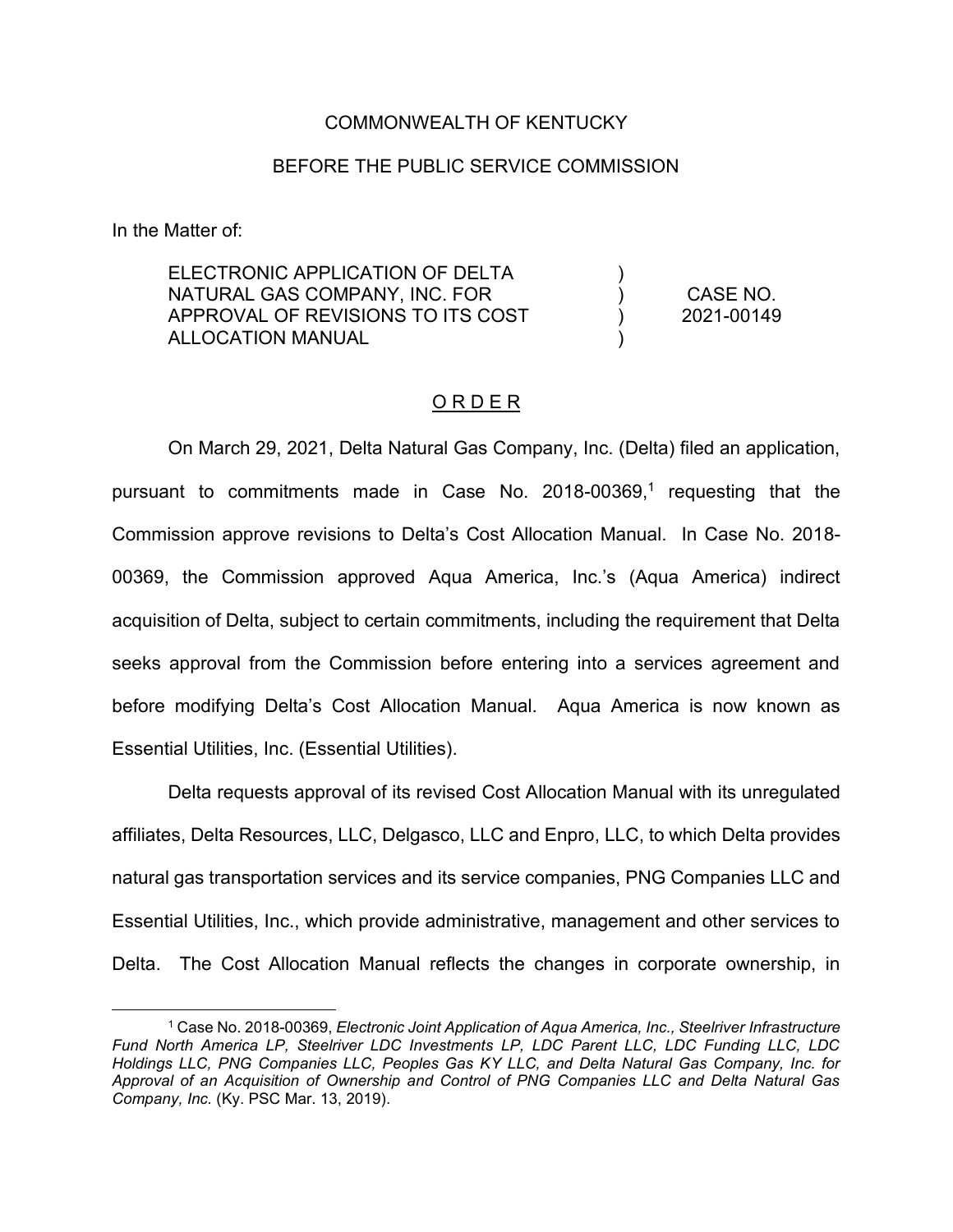particular, that the ownership of Peoples Gas KY LLC has been transferred to Delta pursuant to the authority granted in Case No. 2020-00346. <sup>2</sup> Delta also requests approval of modifications to its Cost Allocation Manual chart of accounts.

Having reviewed the application and case record and being otherwise sufficiently advised, the Commission finds that the Cost Allocation Manual is in accordance with KRS 278.2205, which sets forth requirements for cost allocation manuals, and that the Cost Allocation Manual should be approved. The Commission further finds that the modification of Delta's Cost Allocation Manual chart of accounts is reasonable and should be approved.

IT IS THEREFORE ORDERED that:

- 1. Delta's request to modify its Cost Allocation Manual is granted.
- 2. This case is now closed and removed from the Commission's Docket.

<sup>2</sup> Case No. 2020-00346, *Electronic Application of Essential Utilities, INC., PNG Companies LLC, Peoples Gas KY LLC, and Delta Natural Gas Company, Inc. for (1) A Declaratory Order and (2) Increase in Rates for Peoples Gas KY LLC.* (Ky. PSC Feb. 22, 2021).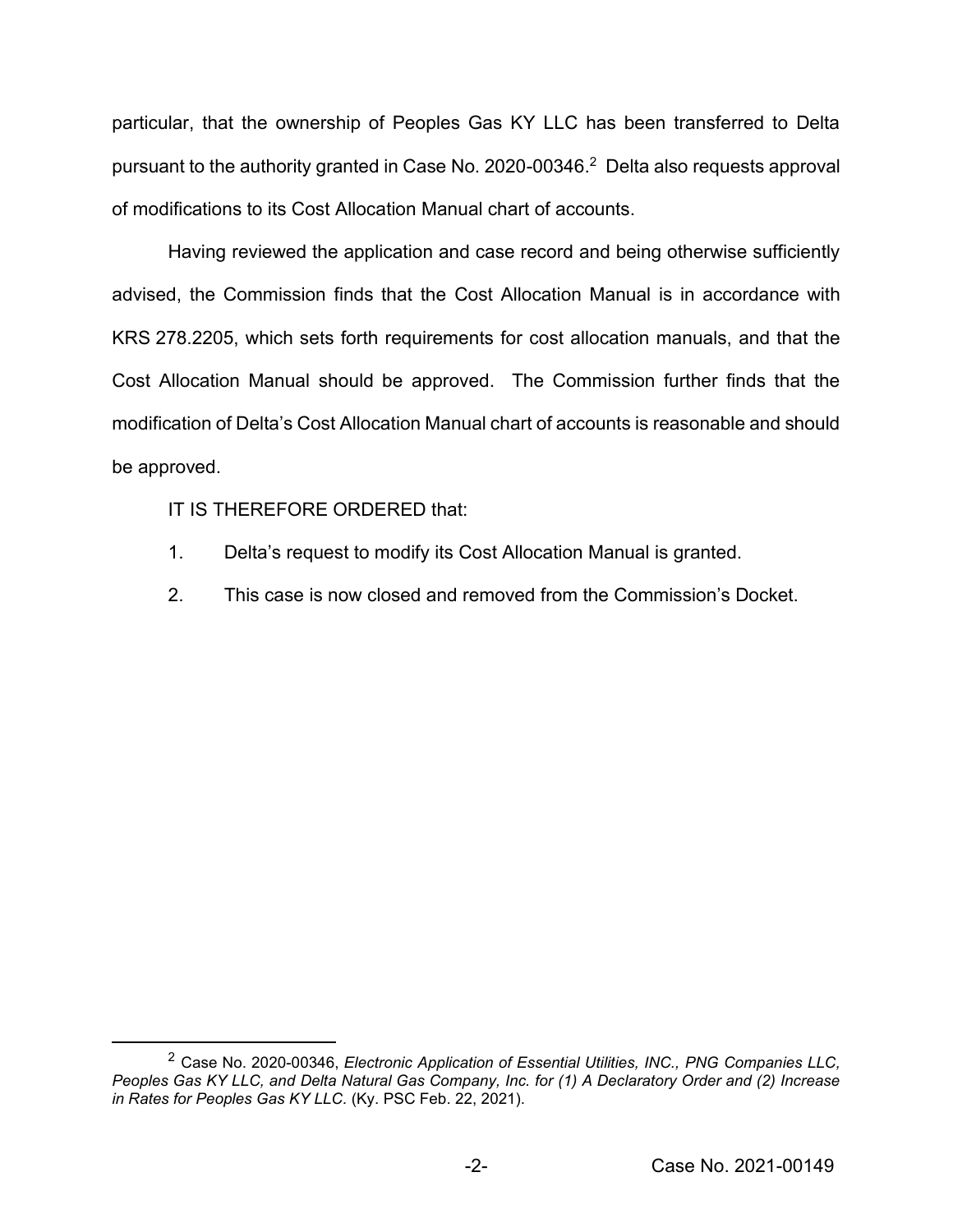By the Commission



ATTEST:

\_\_\_\_\_\_\_\_\_\_\_\_\_\_\_\_\_\_\_\_\_\_

Executive Director

Case No. 2021-00149